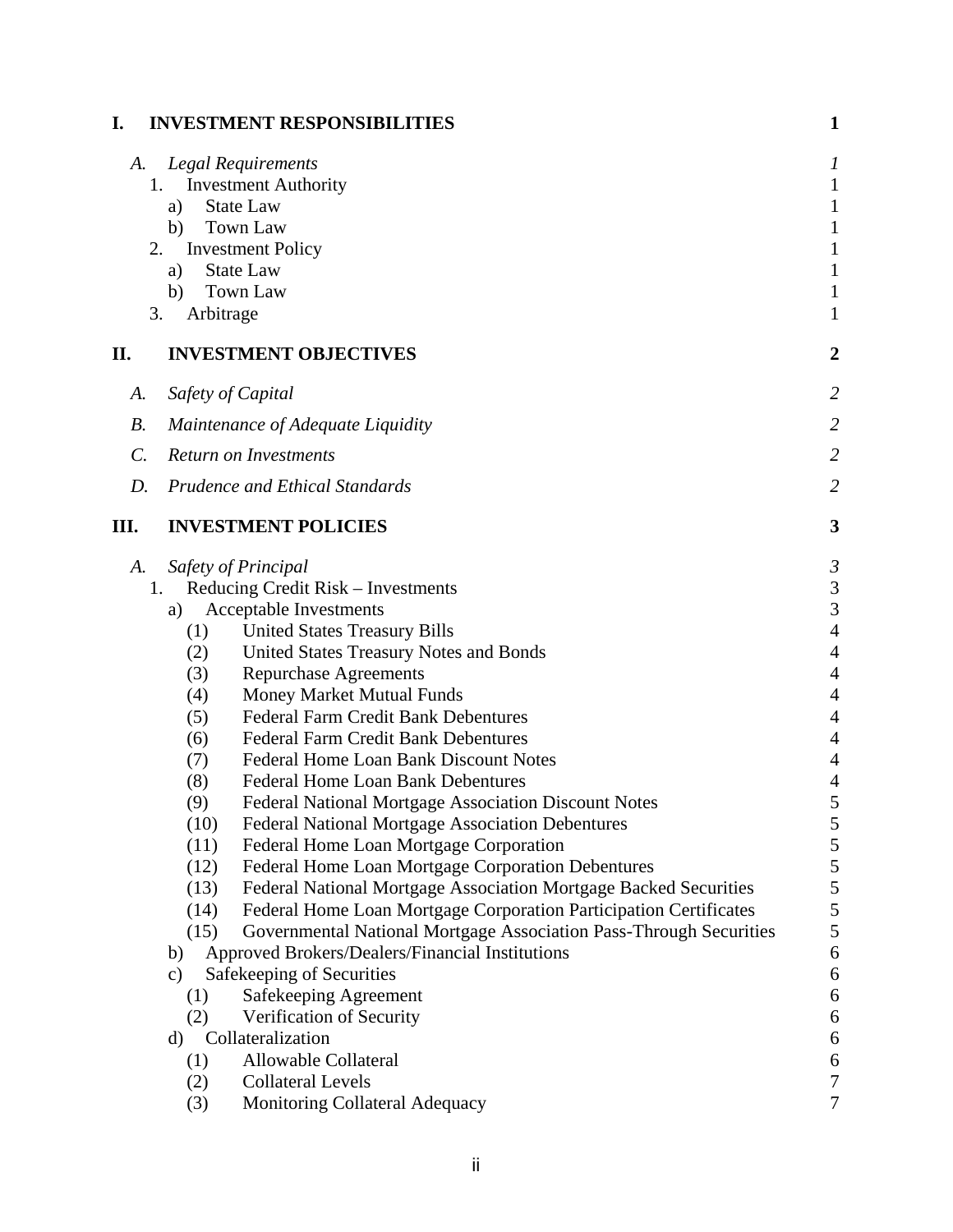| (4)<br><b>Margin Calls</b><br>(5)<br><b>Collateral Substitution</b><br><b>Bid Monitoring</b><br>e)<br>Portfolio Diversification<br>f)<br><b>Master Repurchase Agreement</b><br>g)                                                                                                                                                                                                               | 7<br>$\tau$<br>$\overline{7}$<br>$\overline{7}$<br>$8\,$ |
|-------------------------------------------------------------------------------------------------------------------------------------------------------------------------------------------------------------------------------------------------------------------------------------------------------------------------------------------------------------------------------------------------|----------------------------------------------------------|
| 2.<br><b>Limiting Interest Rate Risk</b><br><b>Adequate Liquidity</b><br>В.<br><b>Repurchase Agreement Maturities</b><br>1.<br>2.<br><b>Security Marketability</b>                                                                                                                                                                                                                              | 8<br>$\delta$<br>8<br>8                                  |
| <b>Achieving Investment Return Objectives</b><br>$\mathcal{C}$ .<br><b>Active Portfolio Management</b><br>1.<br>2.<br><b>Portfolio Maturing Management</b><br>3.<br><b>Competitive Bidding</b>                                                                                                                                                                                                  | $\delta$<br>8<br>9<br>9                                  |
| <b>Ethical and Prudent Action</b><br>D.<br>Prudent Investment Mangagement<br>1.<br>2.<br><b>Standards of Ethics</b><br>3.<br>Training and Education                                                                                                                                                                                                                                             | 9                                                        |
| E.<br><b>Banking Services</b>                                                                                                                                                                                                                                                                                                                                                                   | 10                                                       |
| <b>INVESTMENT OPERATING PROCEDURES</b><br>IV.                                                                                                                                                                                                                                                                                                                                                   | 11                                                       |
| <i>Investment Policy</i><br>А.<br>Overview<br>1.<br>$\overline{2}$<br><b>Operations</b>                                                                                                                                                                                                                                                                                                         | 11<br>11<br>11                                           |
| <i>B</i> .<br><b>Market and Economic Analysis</b>                                                                                                                                                                                                                                                                                                                                               | 11                                                       |
| Selection Criteria for Financial Institutions, Brokers and Dealers<br>$\mathcal{C}$ .<br>Selection Criteria for Banks and Credit Unions<br>1.<br>Overview<br>a)<br>Minimum Criteria for Selection<br>b)<br><b>Selection Criteria for Brokers/Dealers</b><br>2.<br><b>Approved Brokers/Dealers</b><br>a)<br>Broker/Dealer – limited numbers<br>b)<br>Removal from Approved List<br>$\mathbf{c})$ | 11<br>11<br>11<br>12<br>12<br>12<br>13<br>13             |
| <b>Instrument Selection</b><br>D.<br><b>Liquidity Needs</b><br>1.<br>Portfolio Structure and Policy Guidelines<br>2.<br>3.<br><b>Current and Expected Yield Curve Analysis</b><br><b>Yield Spread Analysis</b><br>4.                                                                                                                                                                            | 13<br>13<br>13<br>13<br>13                               |
| PERFORMANCE EVALUATION AND REPORTING<br>V.                                                                                                                                                                                                                                                                                                                                                      | 13                                                       |
| <b>Monthly Performance Analysis</b><br>А.<br>Month-end Portfolio<br>1.<br>2.<br>Portfolio Criteria Report                                                                                                                                                                                                                                                                                       | 14<br>14<br>Error! Bookmark not defined.                 |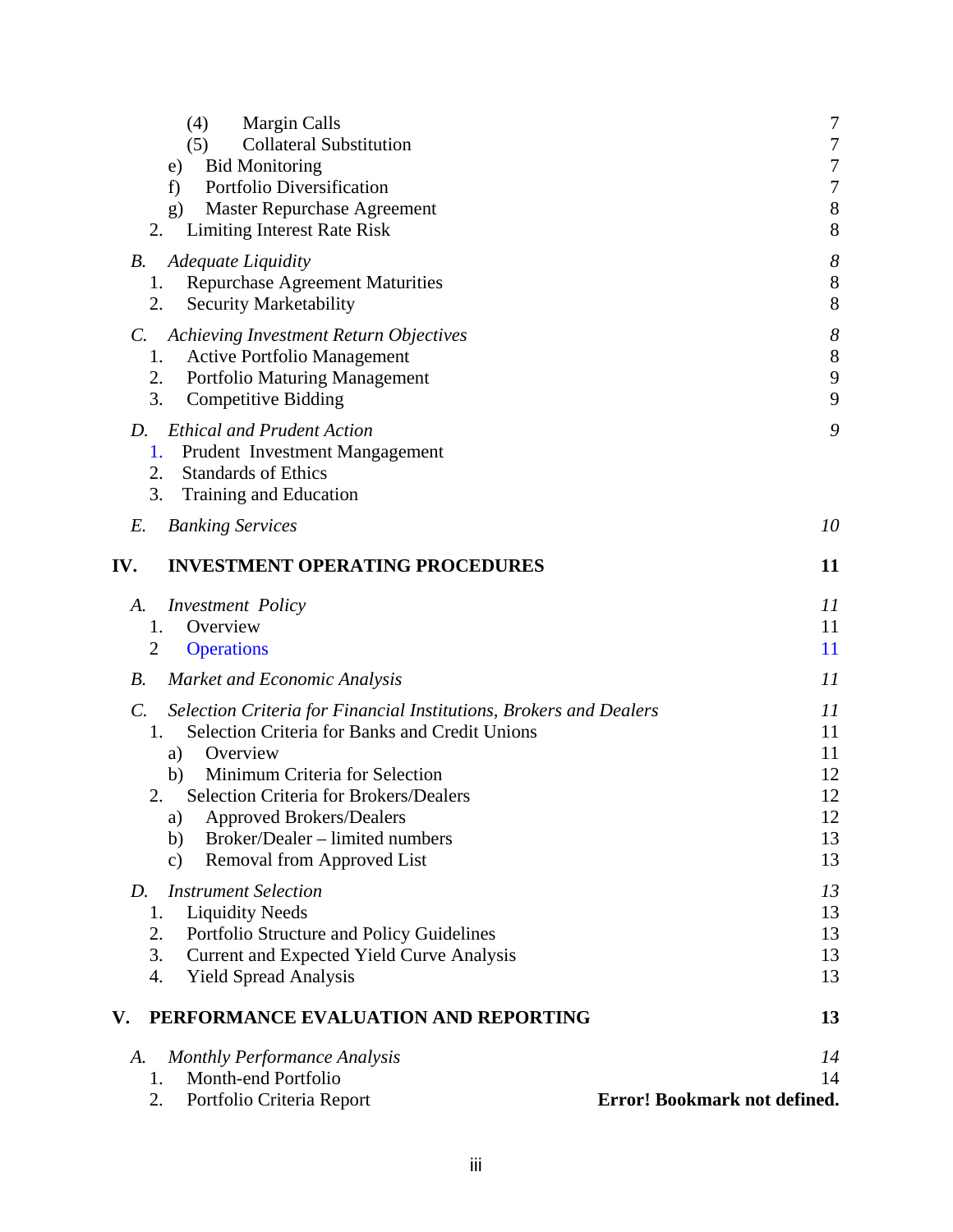- *B. Semi-Annual Performance Analysis Error! Bookmark not defined.*
- 
- *D. [Changes to the Investment Policy 14](#page-17-0)*

*C. Annual Review Procedures Error! Bookmark not defined.*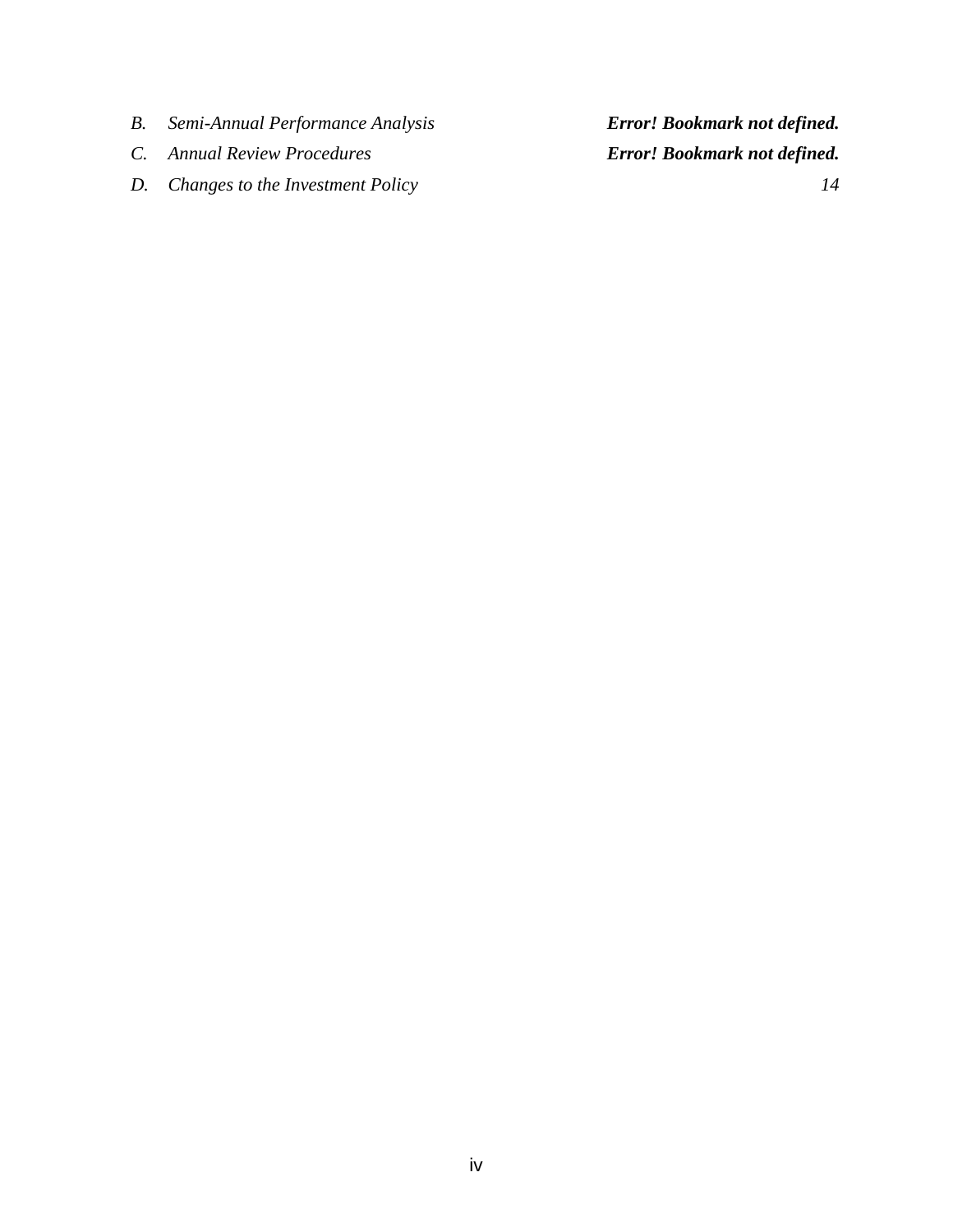# <span id="page-4-0"></span>**I. INVESTMENT RESPONSIBILITIES**

## *A. Legal Requirements*

#### **1. Investment Authority**

#### **a) State Law**

The Town of East Greenwich is a chartered municipality under P.L. 1973, ch. 157. As a result, the Town has full powers of self-government, including the power to invest Town funds.

#### **b) Town Law**

The authority to invest and deposit Town funds resides in the office of the Treasurer (Charter 4211).

#### **2. Investment Policy**

#### **a) State Law**

State law does not currently require the adoption of a formal investment policy. State law permits investments in a financial institution whose principal office is located in this state or which has a deposit taking facility within this state. Investments are also permitted in any mutual, money market fund comprised of government-backed instruments or repurchase agreements, provided that the ownership of shares is limited to the State or its instrumentalities (R.I.G.L. 35-10-11).

## **b) Town Law**

The policies and procedures set forth in this document correspond to the state requirements and are considered essential to sound fiscal management.

#### **3. Arbitrage**

The Tax Reform Act of 1986 provides limitations on the Town's yield from investing tax-exempt General Obligation bond proceeds. These arbitrage rebate provisions require that the Town compute earnings on investments from each issue of bonds on an annual basis to determine if a rebate is required. To determine the Town's arbitrage position, the Finance Director will contract with the town's fiscal advisors to calculate the actual yield earned on the investment of the funds and compare it to the yield that would have been earned if the funds had been invested at a rate equal to the yield on the bonds sold by the Town. The rebate provisions state that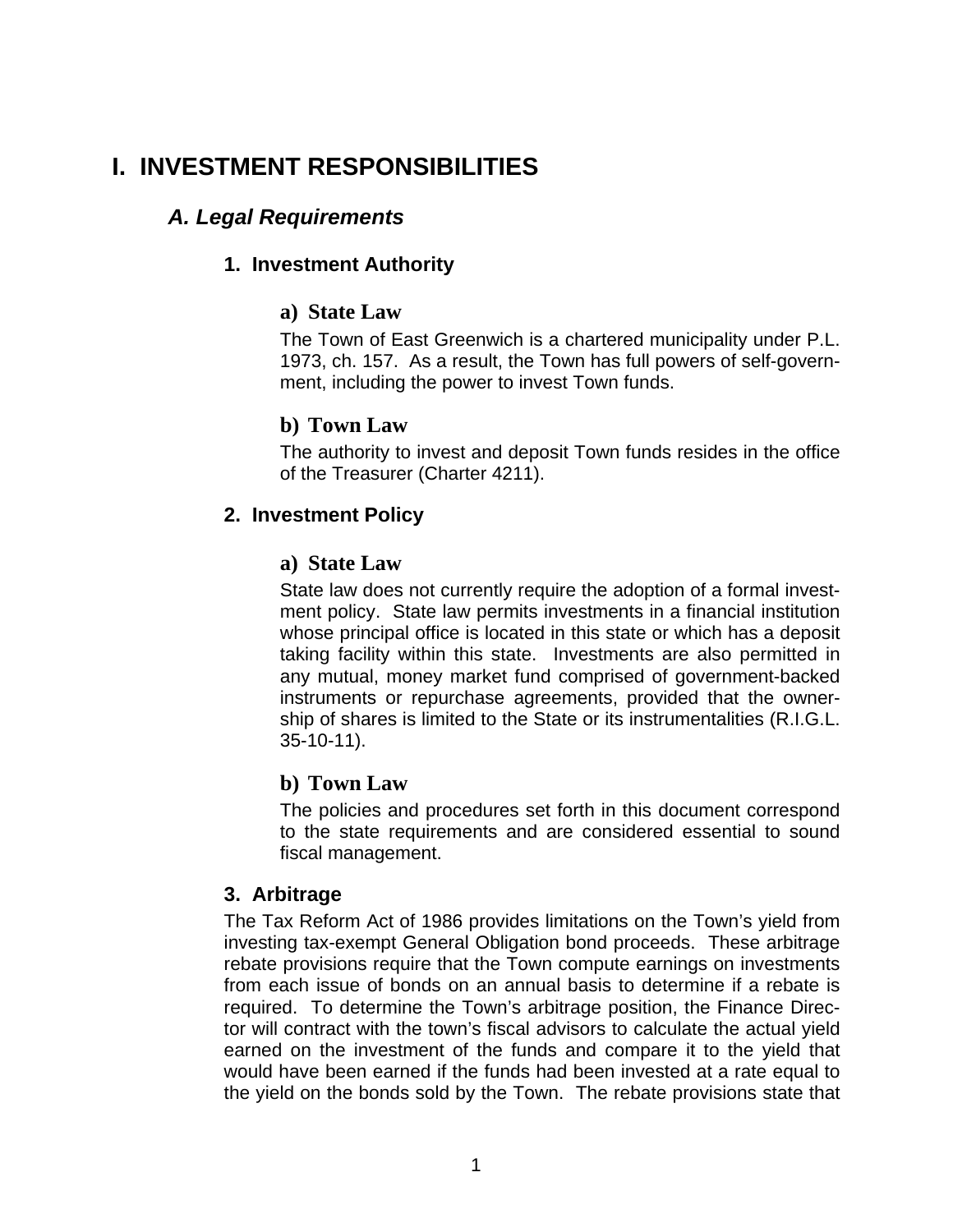<span id="page-5-0"></span>periodically (not less than once every five years, and not later than sixty days after maturing of the bonds), the Town is required to pay the U.S. Treasury a rebate of any excess earnings. These restrictions require extreme precision in monitoring and record keeping, particularly in computing yields to ensure compliance. Failure to comply can result in the bonds becoming taxable, retroactive to the date of issuance.

The Town's investment position relative to the arbitrage restrictions is to continue pursuing the maximum yield on applicable investments while ensuring the safety of capital and liquidity. To continue maximization of yield and rebate excess earnings, if any, is a fiscally sound position.

# **II. INVESTMENT OBJECTIVES**

## *A. Safety of Capital*

Considering the portfolio as a whole, the foremost objective of the Town of East Greenwich is to ensure the safety of principal. Specific policies that ensure the safety of principal are presented in section III.A. "Safety of Principal."

## *B. Maintenance of Adequate Liquidity*

The Town's investment portfolio must be structured in a manner that will provide the liquidity necessary to pay obligations as they become due. Specific policies that ensure maintenance of adequate liquidity are described in section III.B. "Adequate Liquidity."

## *C. Return on Investments*

Consistent with State law, the Town shall seek to optimize return on investments within the constraints of safety and liquidity. Specific policies regarding investment rate of return are presented in section III.C. "Achieving Investment Return Objectives."

## *D. Prudence and Ethical Standards*

The standard of prudence used by the Town of East Greenwich shall be the "prudent person" and shall be applied in the context of managing an overall portfolio. The prudent person rule is restated below:

In acquiring, investing, reinvesting, exchanging, retaining, selling and managing property for any trust heretofore or hereafter created, the Town of East Greenwich will exercise the judgment and care under the circumstances then prevailing which persons of prudence, discretion and intelligence exercise in regard to the permanent disposition of their funds, considering the probable income as the probable safety of their capital.

Specific policies describing the Town's prudence and ethical standards are delineated in section III.D. "Ethical and Prudent Action."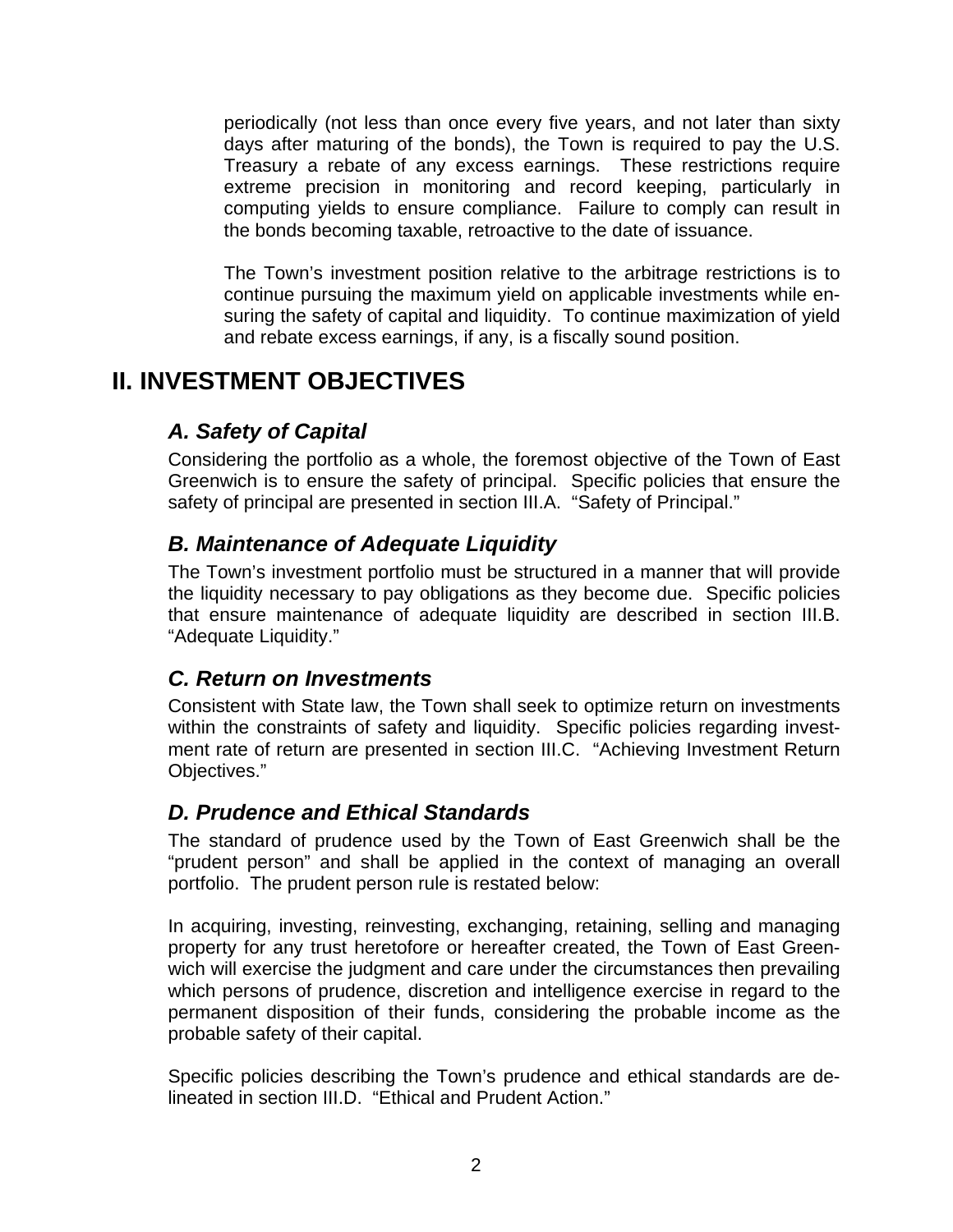## <span id="page-6-0"></span>**III. INVESTMENT POLICIES**

## *A. Safety of Principal*

Ensuring safety of principal is accomplished by limiting two types of risk: (1) credit risk and (2) interest rate risk. Credit risk is the risk of loss associated with the failure of a security issue or backer. Interest rate risk is the risk that the value of the portfolio will decline due to an increase in the general level of interest rates.

## **1. Reducing Credit Risk – Investments**

#### **a) Acceptable Investments**

The Town's policy is to purchase only obligations of the United States government and its agencies, fully collateralized, direct repurchase agreements secured by obligations of the U.S. government and its agencies, and certificates of deposit in financial institutions meeting the Town's standards for credit worthiness.

The Town may purchase government and agency obligations through brokers, dealers or banks or via a money market fund dealing exclusively in Government and Agency obligations provided by an investment company meeting the criteria of R.I.G.L. 35-10- 11. Repurchase agreements and certificates of deposit may be purchased from financial institutions, brokers or agents.

The Finance Director will diversify investments between financial institutions such that 50% of the Town's average monthly expenses will be invested in a second financial institution. This will ensure that access to adequate funds will be maintained in the event that delays occur in collateral redemption at one institution.

Commercial paper, instruments not specifically authorized by this document and mutual money market funds investing in more than Government and Agency obligations or repurchase agreements will not be purchased.

Items (5) through (14) below are considered instrumentalities of the U.S. government and are therefore considered as investment grade securities for public funds. Item (15) below is secured by the full faith and credit of the U.S. government. The Finance Director may at times prohibit purchase of specific issues due to prevailing market conditions. The following are considered acceptable investments: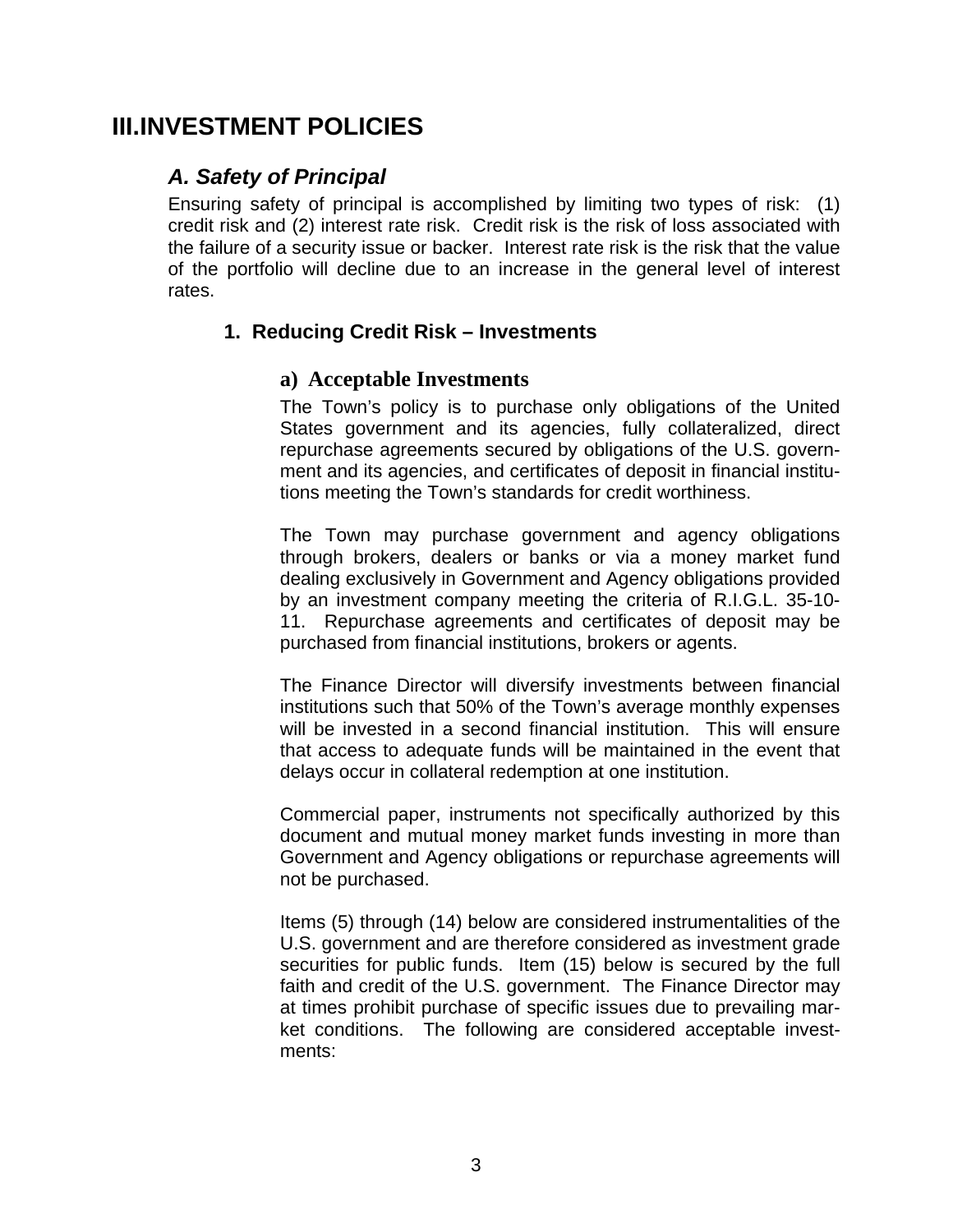## <span id="page-7-0"></span>*(1) United States Treasury Bills*

Short-term obligations of the U.S. government, issued and sold at a discount, with maturities of 13, 26 and 52 weeks.

## *(2) United States Treasury Notes and Bonds*

Obligations of the U.S. government with a fixed coupon rate and original maturities of one year or more.

#### *(3) Repurchase Agreements*

Contractual agreements between the Town and brokerage firms, banks or government bond dealers. The repurchase agreement (repo) issuer receives cash and, in turn, provides securities as collateral for the cash. There exists a contractual agreement for the repo issuer to repurchase the securities at predetermined dates and prices. The right of substitution of collateral may be granted by the Finance Director.

#### *(4) Money Market Mutual Funds*

Funds offered by companies which meet the criteria of R.I.G.L. 35-10-11 and which invest **exclusively** in U.S. Government and Agency obligations and repurchase agreements.

#### *(5) Federal Farm Credit Bank Debentures*

Consolidated obligations for the Farm Credit Banks, issued on a discount basis, with maturities of one year or less.

## *(6) Federal Farm Credit Bank Debentures*

Consolidated obligations of the Farm Credit Banks, issued with a fixed coupon rate, with maturities ranging from six months to twenty years.

## *(7) Federal Home Loan Bank Discount Notes*

Consolidated obligations of the twelve district banks, issued on a discount basis, with maturities of one year or less.

## *(8) Federal Home Loan Bank Debentures*

Consolidated obligations of the twelve district banks, issued with a fixed coupon rate, with maturities ranging from one to ten years.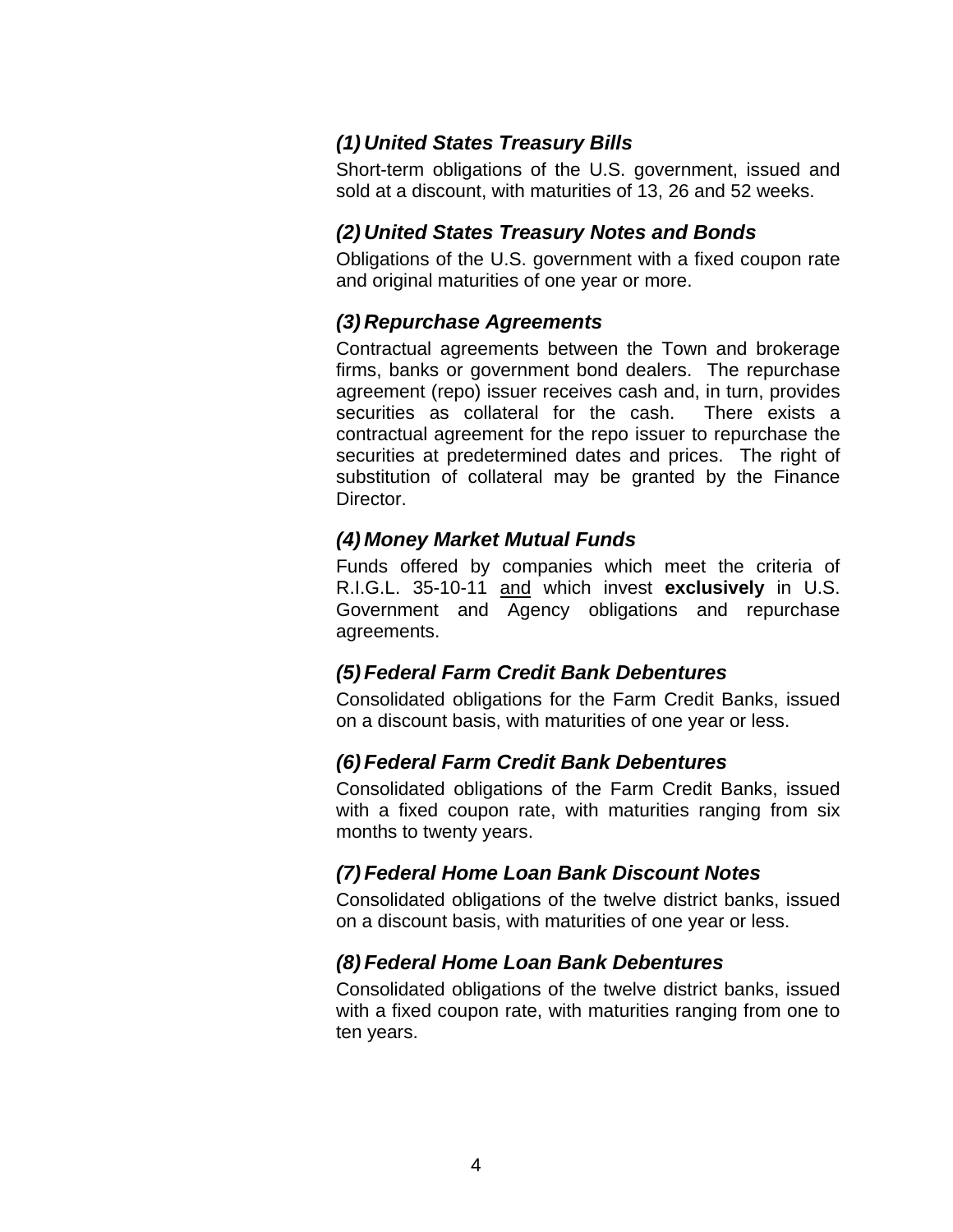### <span id="page-8-0"></span>*(9) Federal National Mortgage Association Discount Notes*

Obligations of the Association, issued on a discount basis, with maturities under one year.

#### *(10) Federal National Mortgage Association Debentures*

Obligations of the Association, issued with a fixed coupon rate, with various maturities.

## *(11) Federal Home Loan Mortgage Corporation*

Obligations of the Corporation, issued on a discount basis, with maturities under one year.

## *(12) Federal Home Loan Mortgage Corporation Debentures*

Obligations of the Corporation, issued with a fixed coupon rate, with various maturities.

## *(13) Federal National Mortgage Association Mortgage Backed Securities*

Issues of the Association, representing undivided interests in conventional mortgages underwritten and previously purchased by the Association. The Association guarantees the timely payment of interest at the certificate rate and full return of principal. Original maturity payment dates are thirty years.

## *(14) Federal Home Loan Mortgage Corporation Participation Certificates*

Issues of the Corporation, representing undivided interests in conventional mortgages underwritten and previously purchased by the Corporation. The Corporation guarantees the timely payment of interest at the certificate rate and full return of principal. Original maturity payment dates are thirty years.

## *(15) Governmental National Mortgage Association Pass-Through Securities*

Issues of the wholly-owned governmental corporation within the Department of Housing and Urban Development. Principal and interest payments collected on mortgages in specified pools are passed through to holders of GNMA-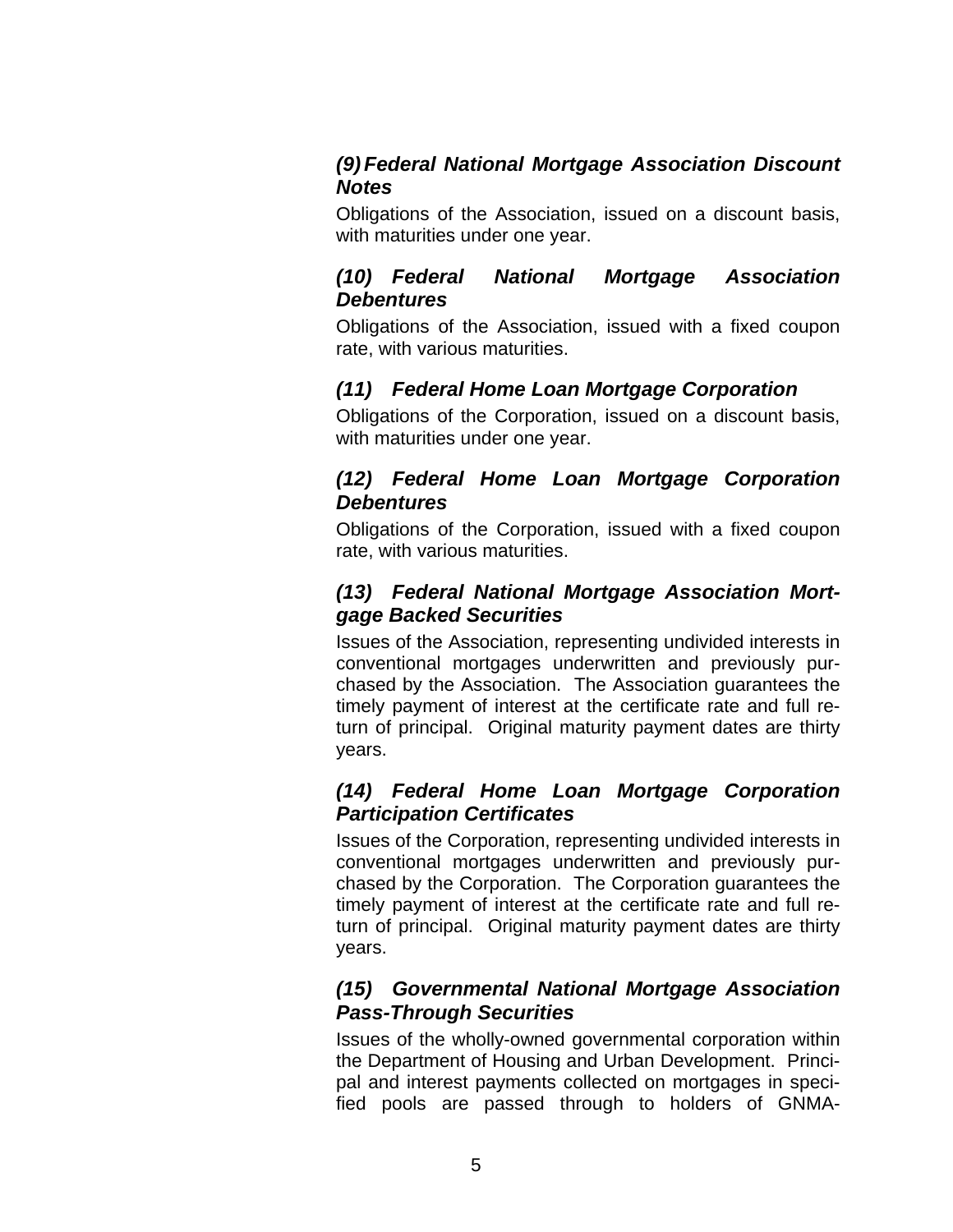guaranteed certificates after deduction of servicing and guaranty fees. Original stated maturities are twelve to forty years.

#### <span id="page-9-0"></span>**b) Approved Brokers/Dealers/Financial Institutions**

The Town's policy is to purchase securities only from those institutions included on the Town's approved list of brokers, dealers and financial institutions. To be included on the approved list, financial institutions, dealers and brokers must meet the standards set forth in section IV.C. "Selection Criteria for Financial Institutions, Brokers and Dealers." The Town shall limit trading to organizations that require a written agreement for their records of individuals authorized to transact business for the Town. The Town trading authorization will designate the Town Manager and Finance Director as authorized to invest for the Town. These same officials are authorized to sign all investment related agreements on behalf of the Town.

#### **c) Safekeeping of Securities**

#### *(1) Safekeeping Agreement*

The Town shall sign a master repurchase agreement with a bank or banks for the safekeeping of securities held as collateral to secure repurchase agreements.

## *(2) Verification of Security*

Verification of collateral and insured investments will be part of the Town's annual independent audit.

#### **d) Collateralization**

The Town's policy is to require full collateralization of all Town investments and funds on deposit with a depository bank, other than investments in obligations of the U.S. government and its agencies or a money market fund that invests exclusively in Government and agency obligations. However, due to the check "float" or a minimum retention threshold for sweep accounts that may exceed the \$100,000 maximum for insurance coverage, a portion of the investments may be neither collateralized nor insured. The Finance Director will strive to keep this portion to a minimum.

## *(1) Allowable Collateral*

Repurchase agreements. Collateral underlying repurchase agreements is limited to U.S. government and agency obligations.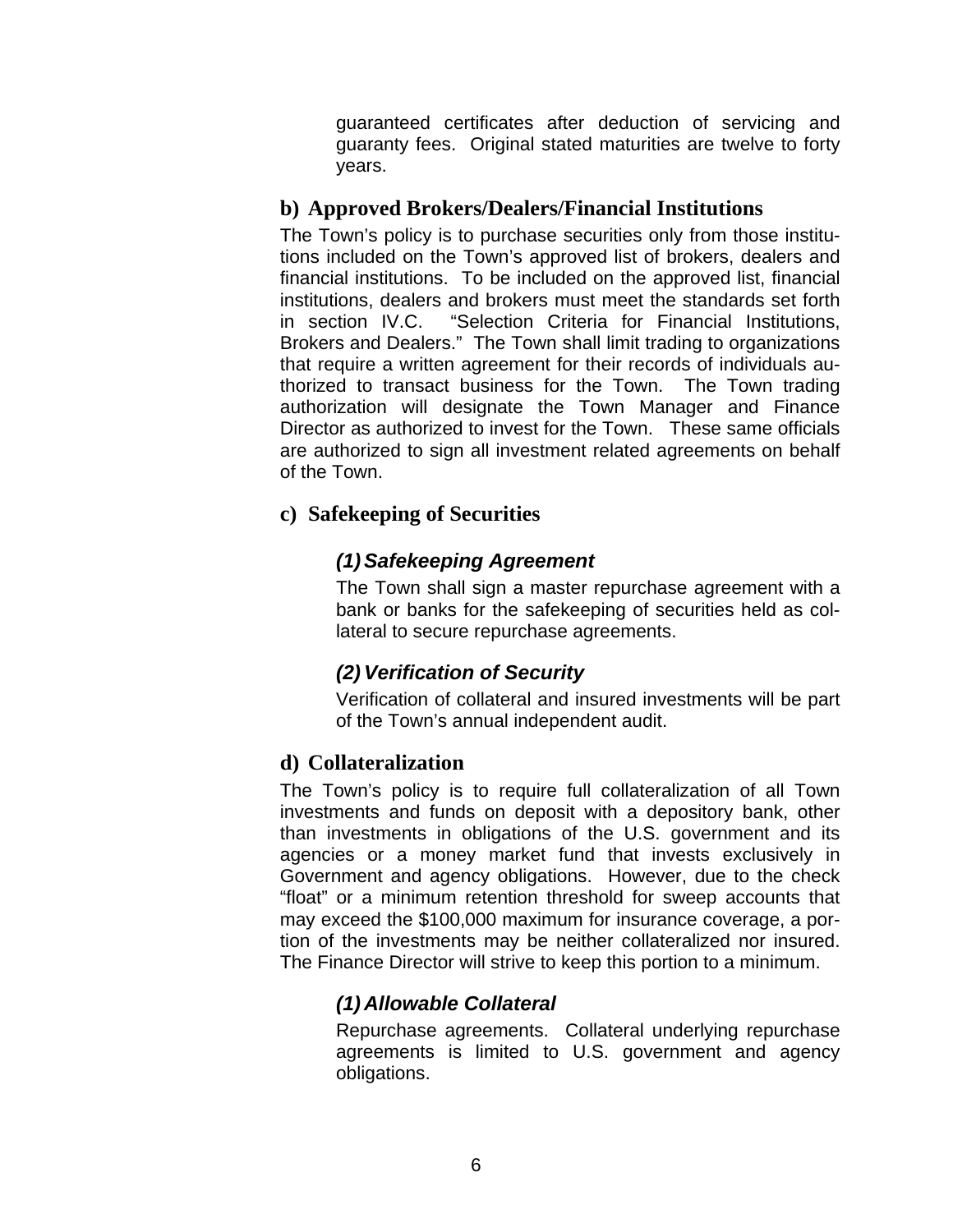## <span id="page-10-0"></span>*(2) Collateral Levels*

Collateral is valued at current market plus interest accrued through the date of valuation.

Repurchase agreement collateral must be maintained at the following minimum levels, with respect to repurchase agreement par value plus accrued interest:

1 year or less . . . . . . . . . . . . . . . . . . . . . . . . . . . . . 102%

## *(3) Monitoring Collateral Adequacy*

Repurchase agreements. The Town's policy is to require biweekly monitoring of all collateral underlying repurchase agreements whose duration exceeds 30 days.

## *(4) Margin Calls*

Repurchase agreements. If the value of the collateral underlying a repurchase agreement falls below the margin levels specified in III.A.1.(d)(2) above, the Finance Director will make a margin call unless the repurchase agreement is scheduled to mature within five business days or the amount is deemed to be inconsequential.

## *(5) Collateral Substitution*

Collateralized investments occasionally require substitution of collateral. Any broker or financial institution requesting substitution must contact the Finance Director for approval and settlement. The substituted collateral's value will be calculated and the substitution approved if its value is equal to or greater than the original's.

## **e) Bid Monitoring**

The Town's policy is to document all bids offered on all types of securities. A minimum of three bids will be taken on all investments over one million dollars (\$1,000,000), except where the governmental instrument being purchased has its rate set at public auction.

## **f) Portfolio Diversification**

To enhance the total yield and fulfill investment policy objectives, the investment management style will be directed towards an active rather than passive portfolio. Market risk shall be minimized by diversification of investment types.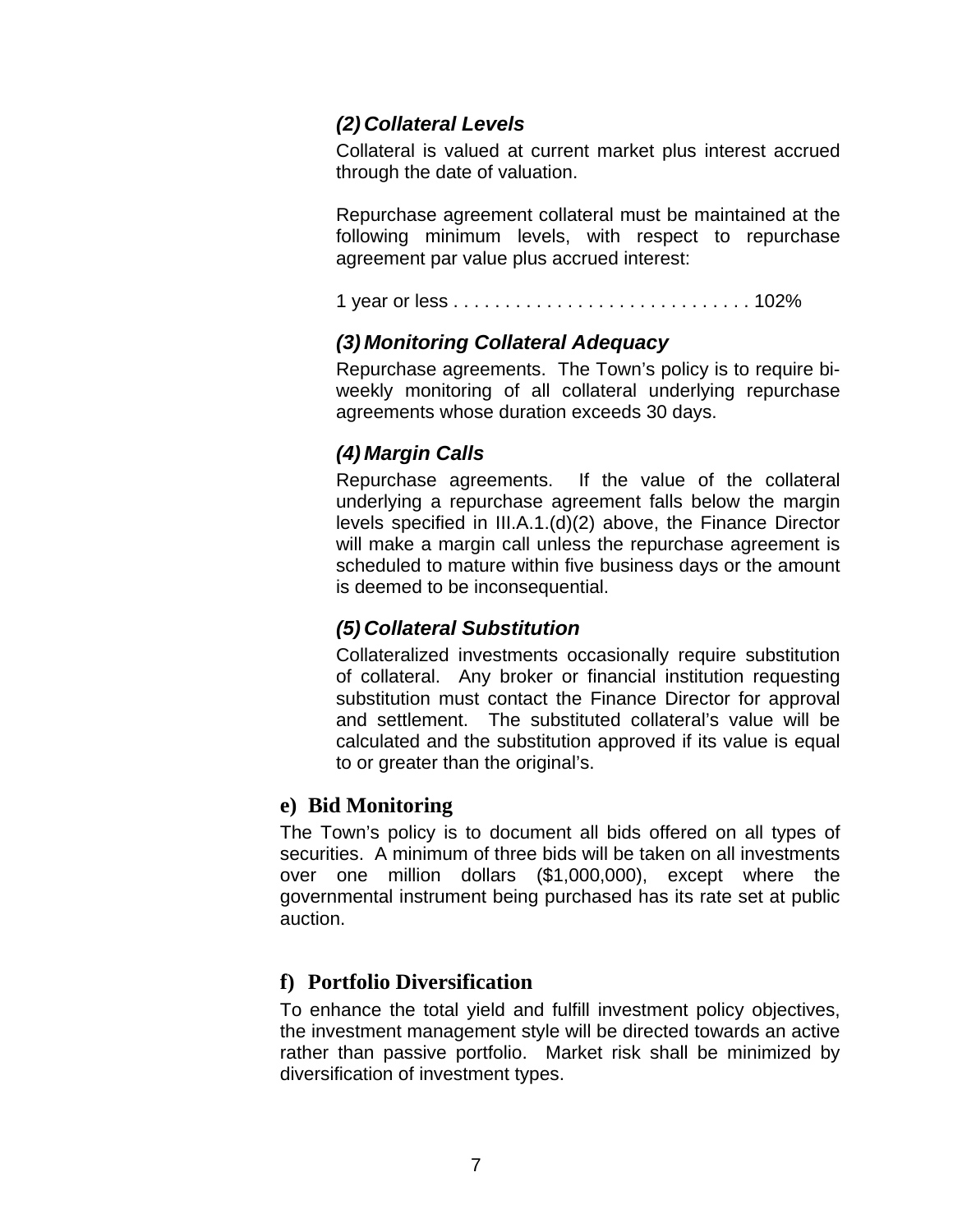<span id="page-11-0"></span>The following maximum limits, by instrument, are established for the Town's total portfolio:

| Repurchase Agreements (collateralized)                             | 100% |
|--------------------------------------------------------------------|------|
| $\mathcal{L}$ . The set of $\mathcal{L}$ is a set of $\mathcal{L}$ |      |

- 2. Certificates of Deposit 600 method of 90% 3. U.S. Treasury Notes/Bonds/Bills 100%
- 4. U.S. Agencies 60%
- 
- 5. Money market funds (invested exclusively in government and agency obligations **70%**

The Town's policy is to diversify its investment portfolio to minimize the risk inherent in over-concentration in a specific investment instrument or depository.

#### **g) Master Repurchase Agreement**

The Town's policy is to require each issuer of repurchase agreements to sign a Master Repurchase Agreement.

#### **2. Limiting Interest Rate Risk**

The longer the maturity of bonds, the greater their price volatility. Therefore, the Town's policy is to concentrate its investment portfolio in shorter-term securities to limit principal risk caused by changes in interest rates. The weighted average days to maturity for the Town's General and Sewer Funds invested must be less than 365 days.

## *B. Adequate Liquidity*

The policies set forth in this section are intended to maintain the liquidity necessary to meet the Town's demands for cash.

## **1. Repurchase Agreement Maturities**

Since no secondary market exists for repurchase agreements, the maximum maturity for repurchase agreements shall be 120 days.

#### **2. Security Marketability**

Only U.S. government and agency obligations with active secondary markets will be purchased. Marketability shall be determined by the Finance Director.

## *C. Achieving Investment Return Objectives*

The policies set forth in this section will enable the Town to achieve the yield objectives established for the portfolio.

#### **1. Active Portfolio Management**

The Town's policy is to actively manage the investment portfolio to enhance overall interest income. Through active fund management,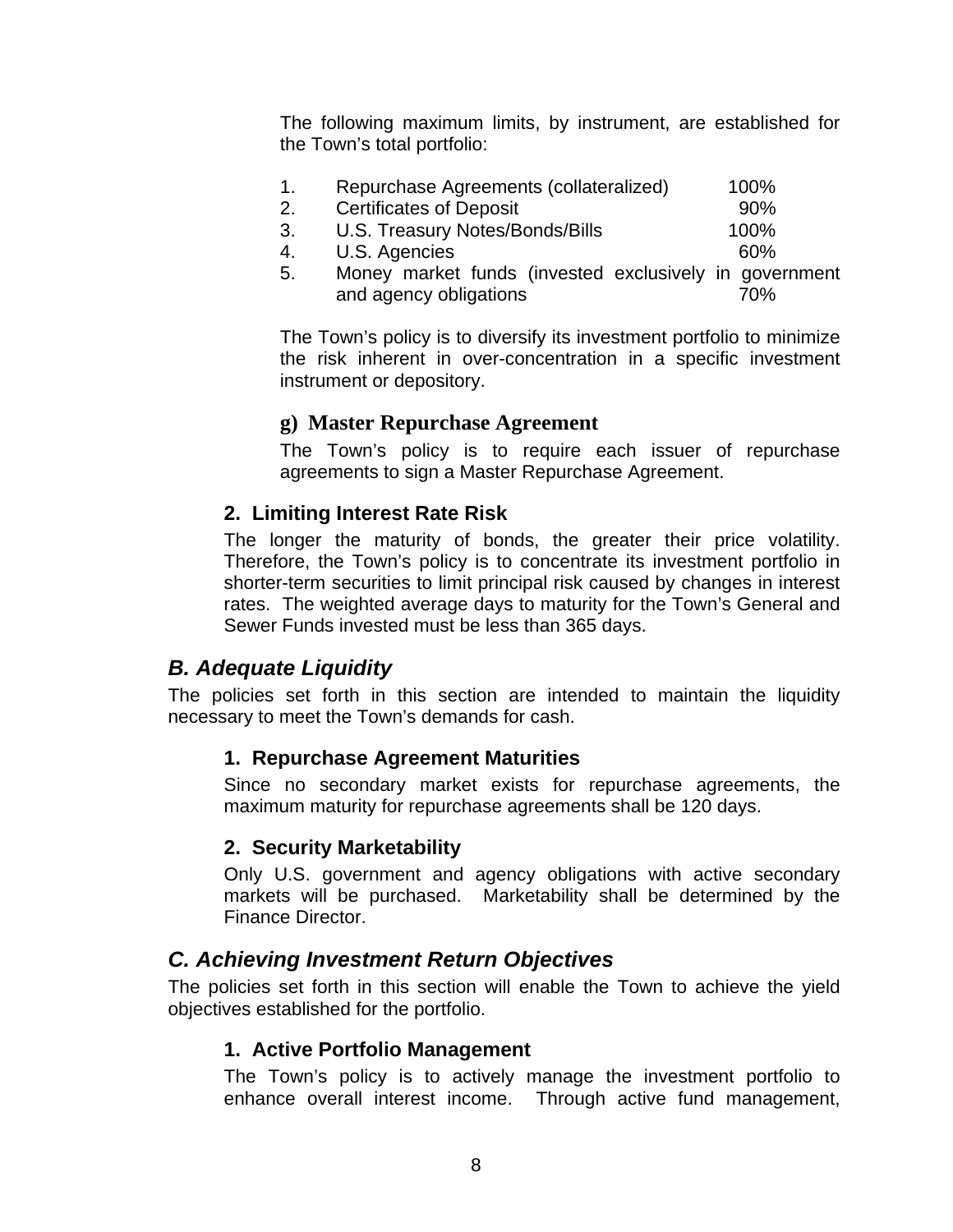<span id="page-12-0"></span>rather than a "buy-and-hold" strategy, portfolio yield may be enhanced with minimal increase in risk. Active management will take place only if prudent within the context of the "Prudent Person Rule." (See section  $II.D.$ )

## **2. Portfolio Maturing Management**

When structuring the maturity composition of the portfolio, the Finance Director will follow the Town's policy of evaluating current and expected interest rate yields. The longer the time remaining to maturity for a security, the greater the price fluctuation, given a change in interest rate levels.

## **3. Competitive Bidding**

The Town's policy is to require competitive bidding for all investment purchases in excess of \$1,000,000, except where the governmental instrument being purchased has its rate set at public auction. At least three bids must be obtained for these types of investments. All bids must be documented for auditing purchases. In the case of tie bids, the Finance Director will make the investment-award decision, giving preference to the institution holding the maturing investment (to avoid wire transfer charges).

## *D. Ethical and Prudent Action*

## **1. Prudent Investment Management**

The Town's investment policy intends that the Finance Director perform his/her duties in accordance with the policies and procedures expressed in this document. In the absence of the Finance Director, the Town Manager is to effect investments in accordance with this document.

## **2. Standards of Ethics**

The Finance Director and Town Manager, as custodians of the public trust, will adhere to the highest personal standards of ethical conduct. As investment officials they shall avoid any transaction that might impair public confidence in the Town's ability to govern effectively. Town employees involved in the investment process shall refrain from personal business activity or investments that could impair their ability to make impartial investment decisions. Investment officials shall disclose to the Town Council any material interests in financial institutions that conduct business with the Town, and shall further disclose any material personal investment positions that could be related to the performance of the Town's investment portfolio.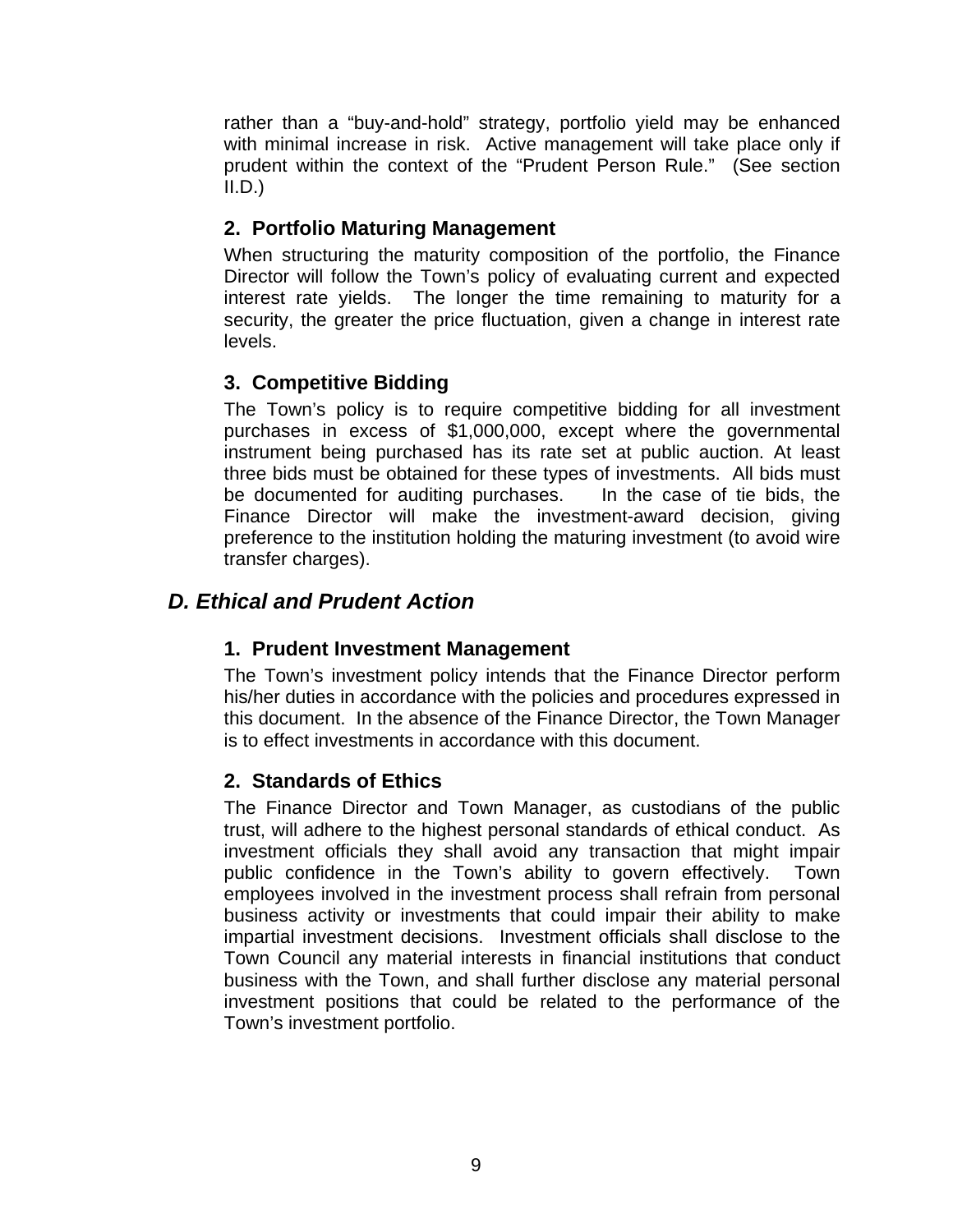## <span id="page-13-0"></span>**3. Training and Education**

The Town's policy is to provide periodic training in investments for the Finance Director through courses and seminars offered by the Government Finance Officers Association and similar professional organizations.

## *E. Banking Services*

The Town of East Greenwich will, through a request for proposal process as required by R.I.G.L. 45-55, designate one bank as its primary depository for financial services. This centralization of banking services is designed to maximize investment capabilities and minimize banking cost. The depository designation does not limit investment activity to the one designated financial institution, but provides that the major accounts will be maintained at that institution.

Considerations the Town of East Greenwich will use to consummate a banking services contract will include the following:

- 1. Full service capability, including zero balance accounts and sweep accounts;
- 2. Submission of financial statements;
- 3. Monthly statements of compensating balances;
- 4. Compliance with financial qualifications per section IV.C;
- 5. Statement of staff experience;
- 6. Statement on equal employment opportunity practices;
- 7. Demonstration of comparable processing volume.

Selection of the financial institution, by the Town Manager, shall be based upon the lowest, qualified evaluated bid.

No time length for Town banking service contracts is required by State law. The Town's contract shall not exceed four years with annual performance reviews a necessary proviso. Special banking needs may be contracted outside this policy if approved by the Finance Director and Town Manager. If a financial institution drops below the Town's standards of financial stability pursuant to section IV.C.1, the bank will be required to meet the requirements within six months or lose its banking services contract.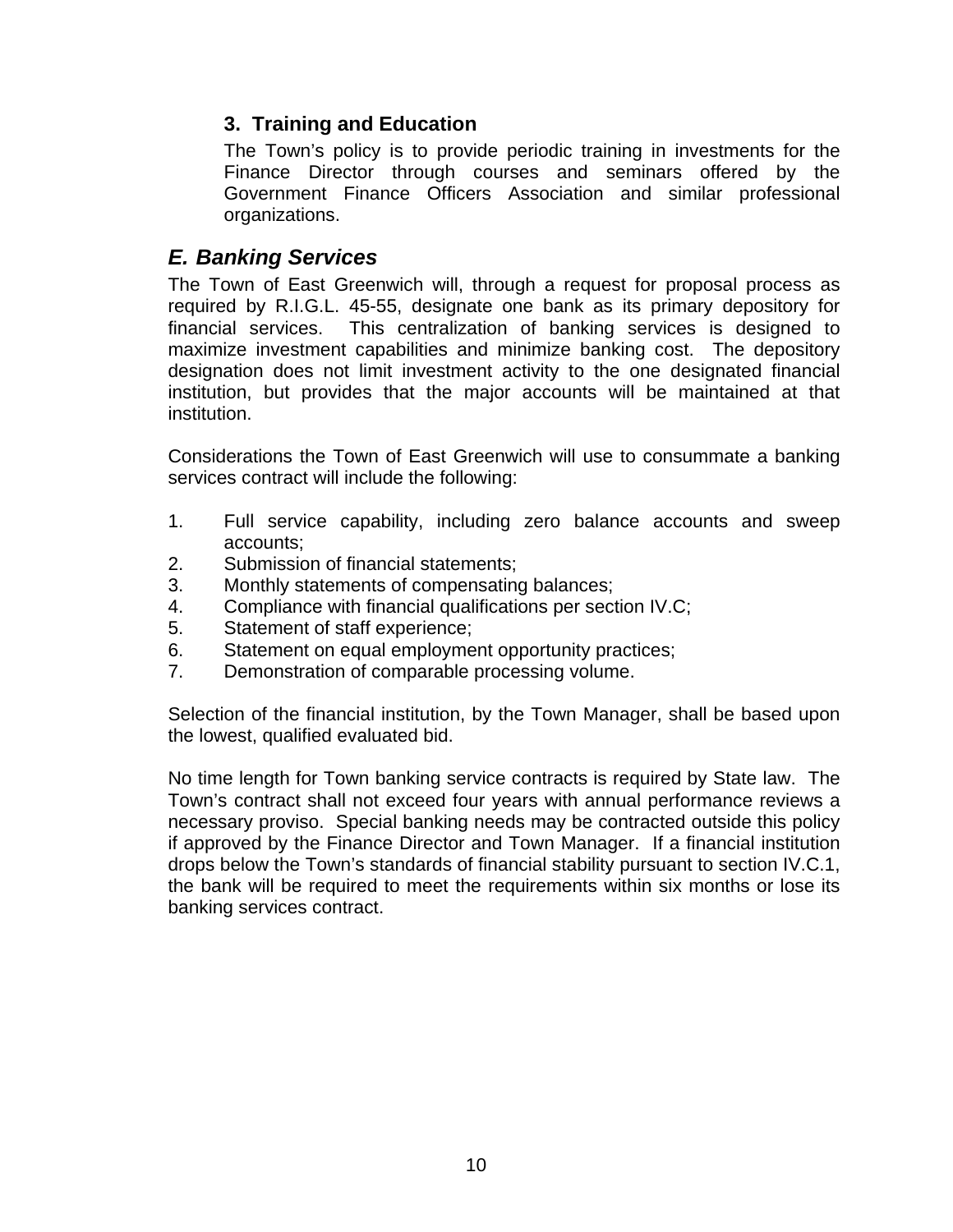# <span id="page-14-0"></span>**IV. INVESTMENT OPERATING PROCEDURES**

## *A. Investment Program Development*

## **1. Overview**

The investments of the Town of East Greenwich are administered according to the investment policy which will be evaluated by the Town Manager and Finance Board annually.

## **2. Operations**

The investment policy should contain the following:

- a. Summarize economic and market analyses;
- b. Forecast available cash for investment;
- c. Access compliance with insurance and collateralization requirements;
- d. Formulate strategies concerning:
	- i. asset mix;
	- ii. investment instruments:
	- iii. maturities;
	- iv. target yields;
- e. Report performance to the Town Council and Finance Board semiannually.

## *B. Market and Economic Analysis*

The Finance Director will be responsible for routinely performing market and economic analyses to support investment strategy and planning. These analyses will be performed using information obtained from investment advisors and brokers, as well as the original data. The objective of the market and economic analysis will be to forecast probable market conditions for the period for which investments are planned.

## *C. Selection Criteria for Financial Institutions, Brokers and Dealers*

## **1. Selection Criteria for Banks and Credit Unions**

## **a) Overview**

A financial institution must meet the minimum criteria outlined below.

Bank rating criteria are calculated using publicly available financial information obtained from preliminary reports of condition and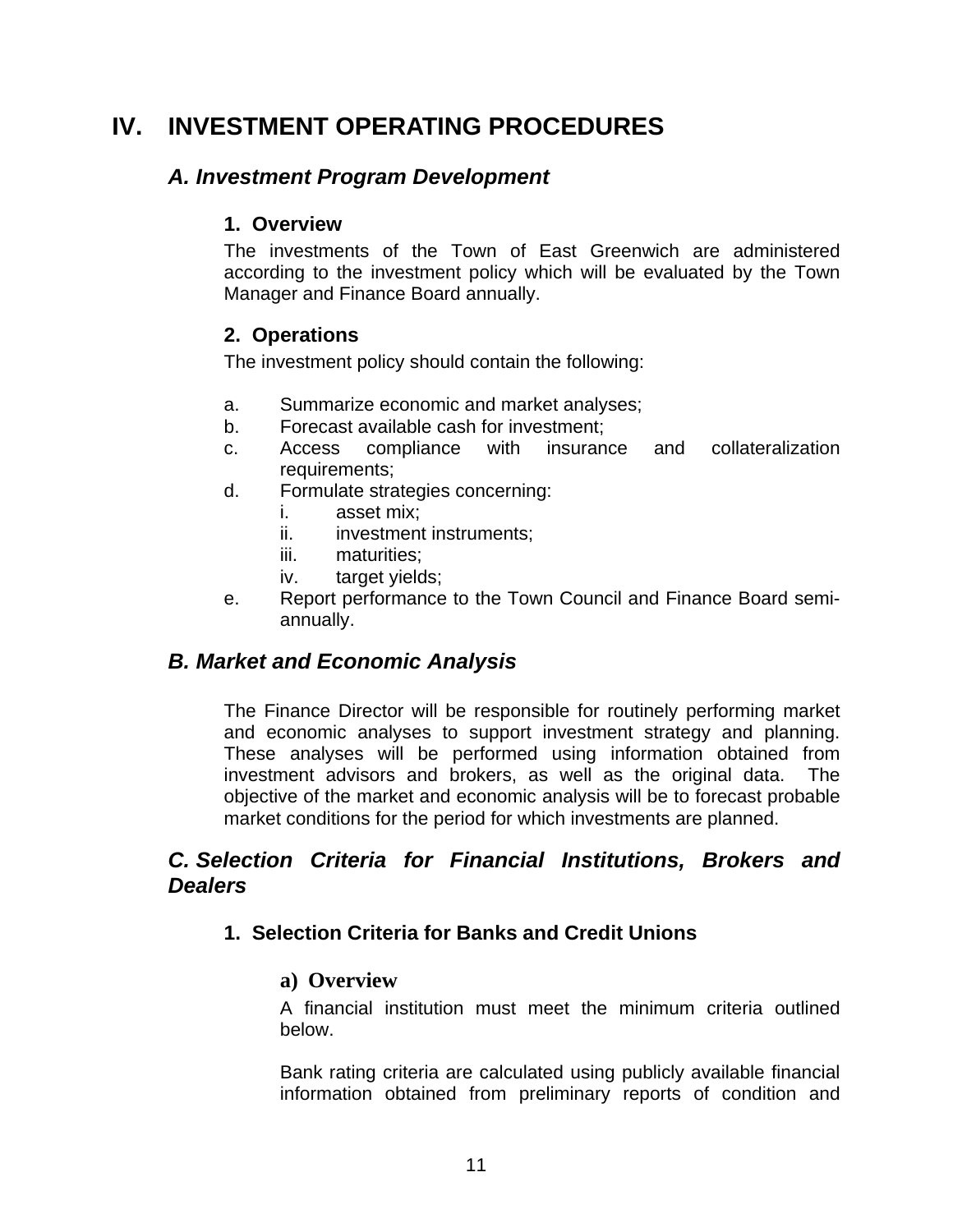<span id="page-15-0"></span>reports on income from the Federal government. Factors evaluated will include capital adequacy, asset quality, earnings and liquidity.

## **b) Minimum Criteria for Selection**

The Town Manager may approve a bank or credit union if all of the following criteria are met:

> 1. The financial institution must be insured by the FDIC or the NCUA.

> 2. Only financial institutions incorporated under the laws of the State of Rhode Island or of the United States shall be appointed as depositories of the Town funds.

> 3. A qualified depository must meet the financial criteria specified in R.I.G.L. 35-10. A qualified depository must also exceed the minimum primary capital adequacy guidelines for its size established by the Federal Reserve Bank by one full percent and have a non-performing asset-to-total-loans ratio of no greater than 5%. In addition, the Finance Director will periodically consult various bank rating agency reports to ensure that banks that are on the approved list have not been ranked in the 'warning" category. Should this event occur, the Finance Director will expeditiously transfer funds to another financial institution.

> 4. A financial institution found to be in violation of fair lending laws or the federal Community Reinvestment Act (CFA) will be removed from the list until the situation has been remedied. For a bank which is already on the list, the Finance Director, weighing early withdrawal penalty, will review investments for transfer to another institution as soon as practical.

#### **2. Selection Criteria for Brokers/Dealers**

The Finance Director shall maintain an approved list of securities brokers/dealers with whom the Town may conduct security transactions. Only those brokers/dealers on the approved list are entitled to submit quotations and transact business with the Town. Any broker/dealer failing to maintain the minimum criteria outlined below will be deleted from the approved list.

## **a) Approved Brokers/Dealers**

Only approved brokers/dealers will be used for investment transactions. Brokers/dealers must be regulated by the Securities and Exchange Commission (SEC), and be members in good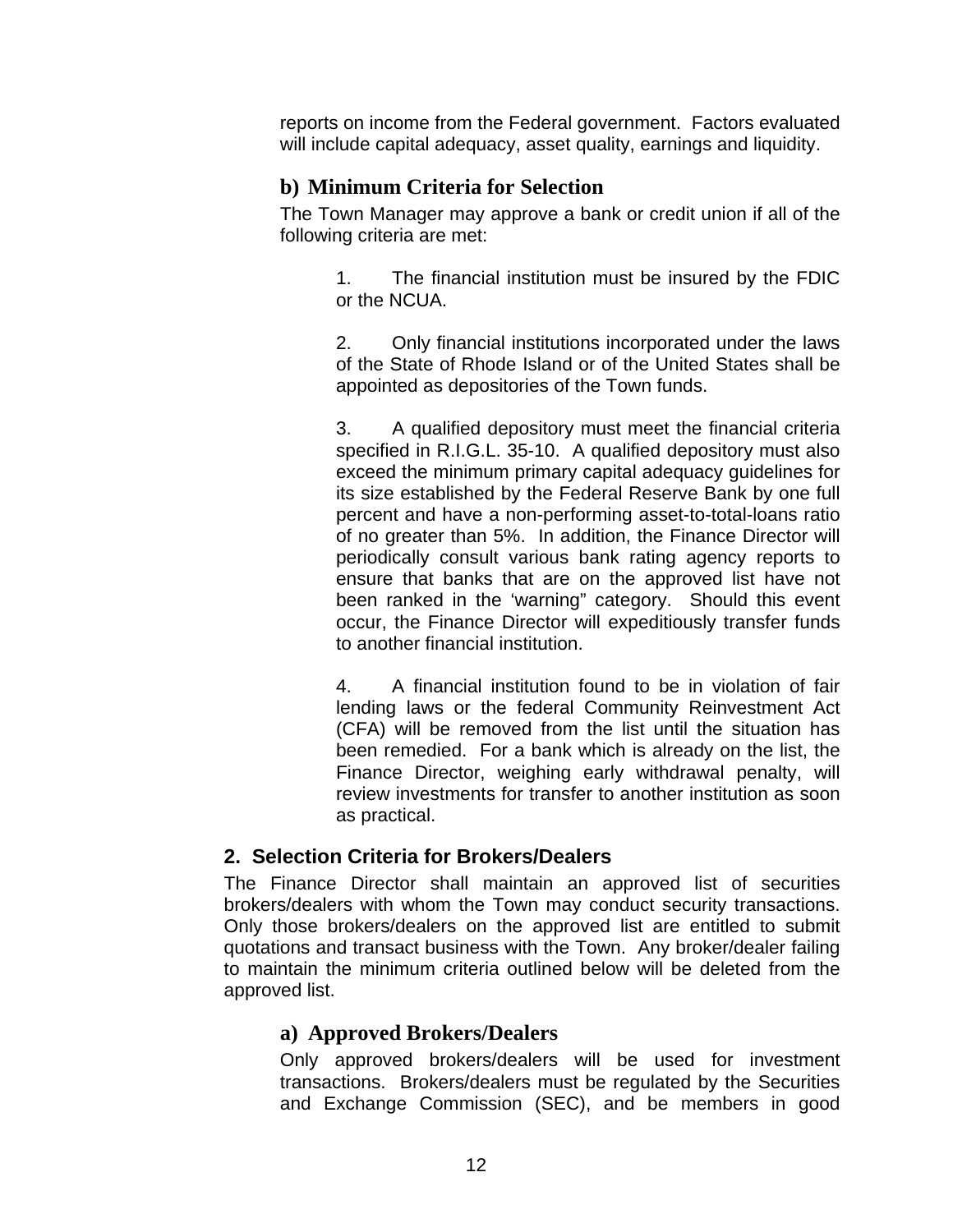<span id="page-16-0"></span>standing of the National Association of Securities Dealers, Inc. (NASD). Commissions charged should conform to industry standards and not exceed \$500 annually.

## **b) Broker/Dealer – limited numbers**

There are no limits on the number of dealers or brokers with whom the Town may do business.

#### **c) Removal from Approved List**

In, if the judgment of the Finance Director or Town Manager, a broker/dealer is considered to place the Town's investments at risk, removal from the approved list may be made immediately.

## *D. Instrument Selection*

## **1. Liquidity Needs**

Investments are usually selected according to anticipated cash needs. For example, investments made for the General Fund may be placed in securities with maturities prior to anticipated cash needs with the objective of taking advantage of yield curves and earning additional returns.

#### **2. Portfolio Structure and Policy Guidelines**

The Finance Director will consider the composition of the current portfolio and determine whether the securities being considered will maintain the portfolio within policy guidelines.

## **3. Current and Expected Yield Curve Analysis**

The Finance Director will monitor current and expected yield curves. When interest rates are expected to decline, consideration will be given to extending maturing ranges within portfolio and policy constraints. When interest rates are expected to increase, consideration will be given to shortening maturing ranges.

## **4. Yield Spread Analysis**

The Finance Director will monitor yield spreads between various government agency issues and U.S. notes and bonds.

# **V. PERFORMANCE EVALUATION AND REPORTING**

Investment performance is continually monitored and evaluated by the Finance Director. The Finance Director will produce summary reports on a monthly basis for the Town Manager.